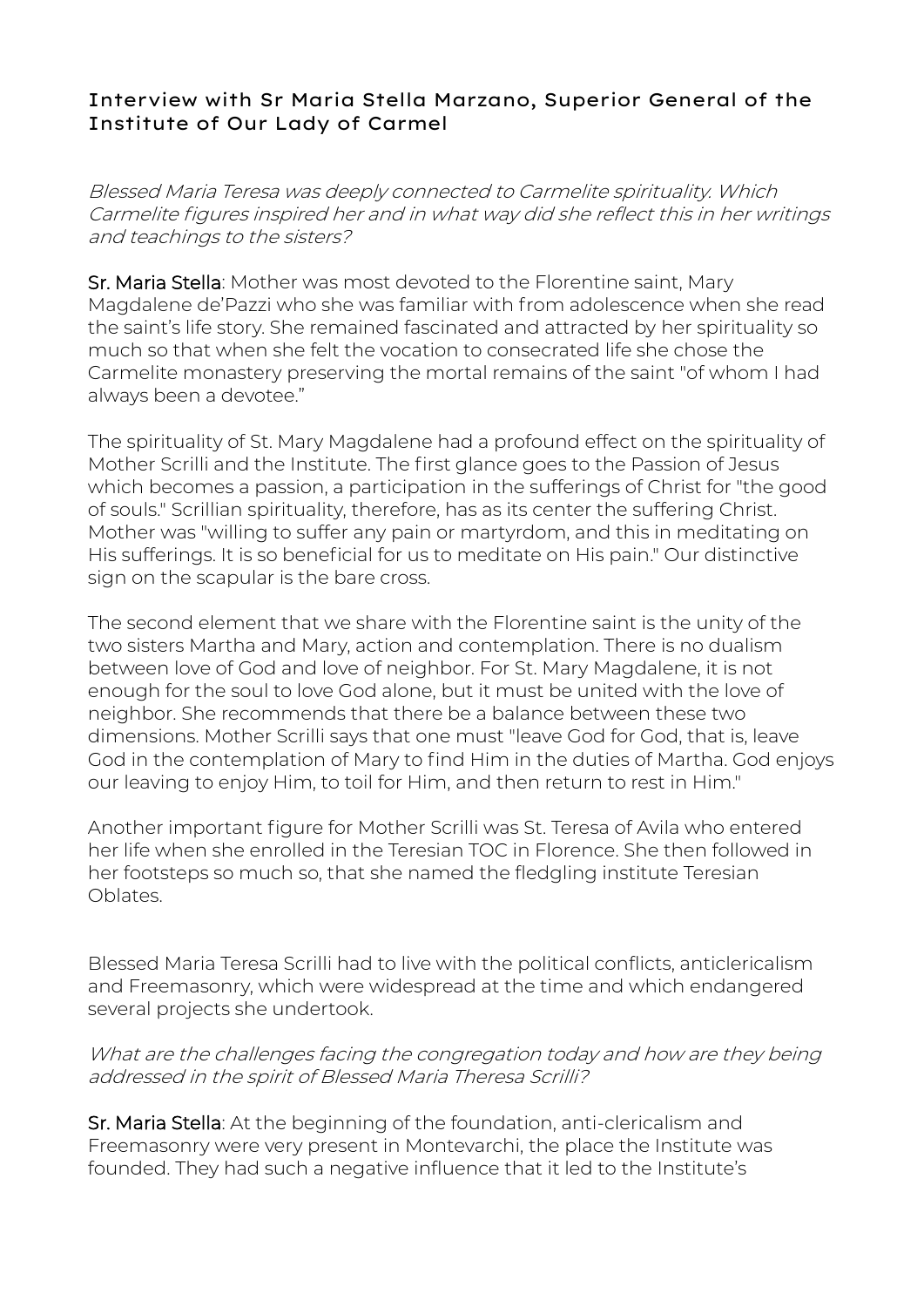suppression. Even though Mother was held in high esteem by the notables of the town, they were strongly opposed to the presence of religious women educators.

Mother Maria Teresa did not just quietly accept this. She faced adversity, politicians and those who opposed their living as consecrated and free persons with great diplomacy and authority. She claimed for herself and her sisters the rights and respect due any other citizen. These are teachings that even today we can and must put into practice.

For the Institute of Our Lady of Mount Carmel, the task of education is central. This was the desire of Mother Maria Teresa Scrilli, who lived at a time when access to education was the privilege of a few.

What is Mother Scrilli's relevance in the human and Christian formation of children and young people? How are parents involved in the education of their children?

Sr. Maria Stella: Mother Scrilli was an educator by vocation. She wanted the education of youth to be the main objective of the Institute, so much so that she made it a fourth vow. The hospitals and rest homes are ministries that came about after her death. They were started by the co-founder Mother Maria Mosca in response to the needs of the time—the First World War, the wounded from the war, assistance to invalids from the war.

"The educator is committed to serve freely," with attention to the poorest. This is what the foundress wanted and passed on. But this gratuitousness must be accompanied by essential elements that that educator must possess: authority of the person, fruit of experience, competence, coherence of life, personal involvement together with a sense of responsibility. All of these are implemented in the seriousness with which the mission is carried out.

The virtues that an educator in our Institute of Our Lady of Mount Carmel must practice, according to the Founder, are: charity, loving kindness combined with dignity, decorum, austerity, always trying to assimilated the same feelings of their "divine Master and Spouse Jesus" and "tend to the good of those creatures given by God to cultivate" but never for personal satisfaction. In Mother Scrilli one can notice a particular affinity, the same feelings and actions, to Don Bosco and his Preventive method. These two beautiful souls met in Florence, talked to each other, and exchanged letters.

The commitment to education, according to the teaching of Mother, must be sustained by prayer in imitation of Jesus who "preached the Gospel of God," healed the sick, and then "withdrew to a deserted place and prayed there" (Mk 1,35).

The involvement of parents in the educational work of their children is fundamental in order to have a unique, shared, collaborative path. For this reason, formative and recreational meetings are organized to make them active participants in the life of the school.